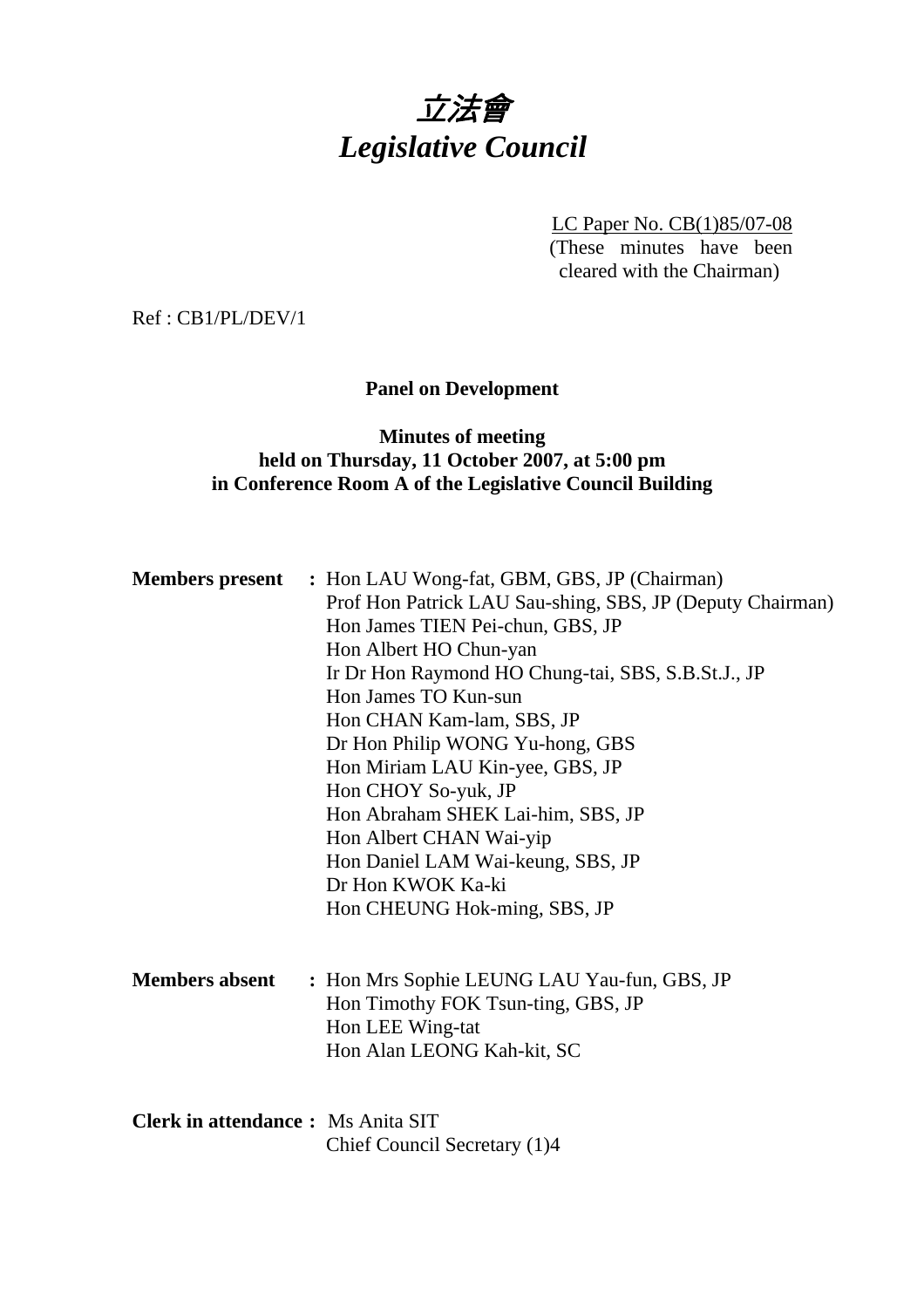## **Staff in attendance :** Ms Pauline NG Assistant Secretary General 1

Mr WONG Siu-yee Senior Council Secretary (1)7

Ms Guy YIP Council Secretary (1)1

 Ms Christina SHIU Legislative Assistant (1)7

#### Action

## **I. Election of Chairman and Deputy Chairman**

Election of Chairman

 Mr LAU Wong-fat, Chairman of the Panel in office, invited nominations for the chairmanship.

2. Mr Abraham SHEK nominated Mr LAU Wong-fat and the nomination was seconded by Ir Dr Raymond HO and Mr CHAN Kam-lam. Mr LAU Wong-fat accepted the nomination. As Mr LAU Wong-fat was being nominated for the chairmanship, Prof Patrick LAU, Deputy Chairman of the Panel in office, took over the chair and presided over the election of Chairman.

3. Prof Patrick LAU invited further nominations for the chairmanship. There being no other nomination, Mr LAU Wong-fat was declared Chairman of the Panel. Mr LAU Wong-fat then took over the chair.

## Election of Deputy Chairman

4. Mr LAU Wong-fat invited nominations for the deputy chairmanship.

5. Ir Dr Raymond HO nominated Prof Patrick LAU and the nomination was seconded by Mr Albert HO, Mr CHAN Kam-lam, Dr Philip WONG and Mr Albert CHAN. Prof Patrick LAU accepted the nomination.

6. There being no other nomination, Prof Patrick LAU was declared Deputy Chairman of the Panel.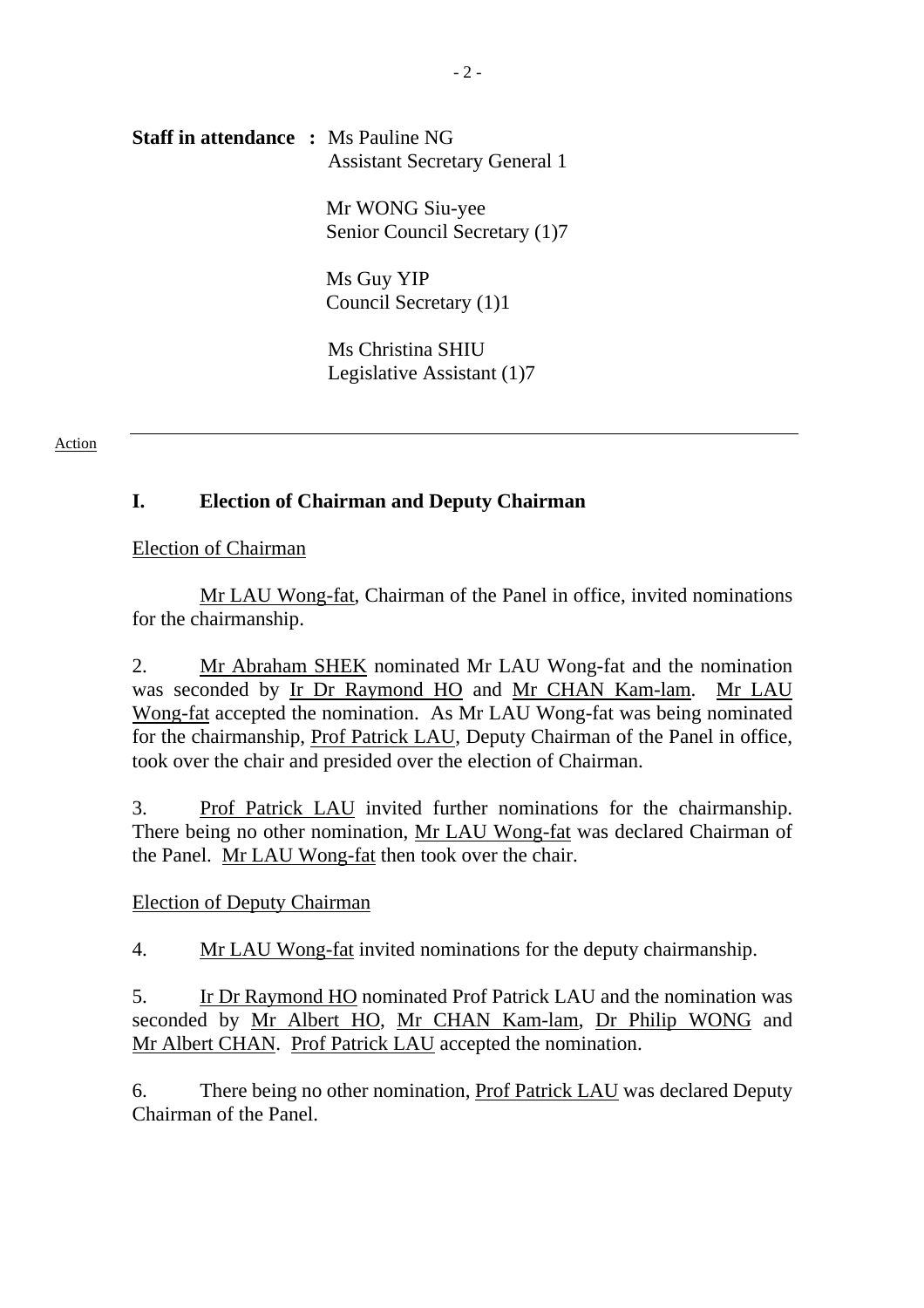#### **II. Schedule of meetings for the 2007-2008 session**

7. The Panel's proposed schedule of regular meetings was tabled at the meeting.

8. Members agreed that the monthly regular meetings of the Panel would be held on the fourth Tuesday of each month at 2:30 pm except for the fourth Tuesday of December 2007 which was a public holiday. The regular meeting in December 2007 would be scheduled for Tuesday, 18 December 2007, at 4:30 pm.

> (*Post-meeting note*: The confirmed meeting schedule was circulated to members vide LC Paper No. CB(1)17/07-08 on 12 October 2007.)

| Ш. | Discussion items for next meeting |  |                                 |  |  |
|----|-----------------------------------|--|---------------------------------|--|--|
|    | (Appendix V to                    |  | - List of outstanding items for |  |  |
|    | LC Paper No. $CB(1)9/07-08$       |  | discussion                      |  |  |
|    | Appendix VI to                    |  | - List of follow-up actions)    |  |  |
|    | LC Paper No. $CB(1)9/07-08$       |  |                                 |  |  |

9. Members agreed to discuss the following items at the regular meeting scheduled for Tuesday, 23 October 2007, at 2:30 pm --

- (a) Proposal to increase the financial ceiling of delegated authority for Category D items;
- (b) Report and analysis of Capital Works Programme expenditure; and
- (c) Land administration and building control issues in relation to short-term tenancies.

10. As regards item (c) above which was proposed by Mr LEE Wing-tat, Mr Daniel LAM said that the crux was for the Administration to adopt measures to rationalize the administration of short-term tenancies, and suggested that the Panel should also discuss this matter.

11. Mr CHAN Kam-lam suggested that the Panel should follow up the Administration's proposal of facilitating private redevelopment by lowering the compulsory land sale application threshold for specified classes of lots, and the Administration should indicate the timing when it would be ready to brief the Panel on the progress. He also suggested that the Panel should follow up the subject of Small House Policy.

12. Mr Abraham SHEK said that the Public Accounts Committee had written to the Administration on the Small House policy and information on the progress of the subject had been provided in the Chief Secretary for Administration's reply to the Public Accounts Committee.